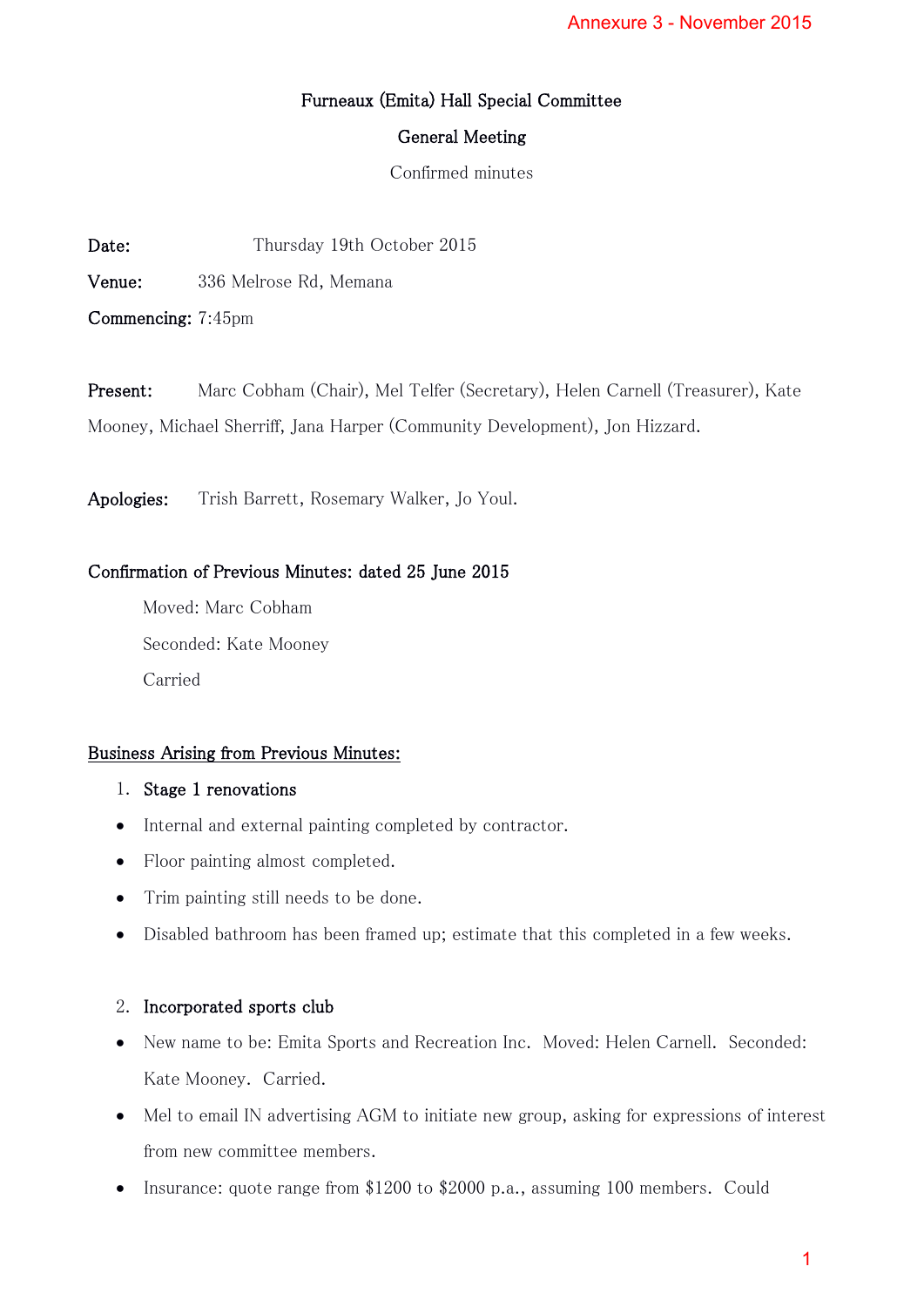possibly sign people up as members as they come through Emita Sports.

#### 3. Shed and entry to grounds

• Council has new tree shredder and pine trees are on the agenda. Marc to ask about this at next council meeting.

#### 4. Emita Sports

- Need to fill out Hall hire form. Need lawns mown, picnic tables, bins, water supply.
- Allow other groups and individuals to run food stalls; propose \$100 for private enterprise, maybe \$75 for community groups.
- Emita Hall to run bar and one or two food stalls.

### General Business:

#### 1. Croon

Committee agrees that the offer to hold the Saturday night event on Dec 12th is a busy time for most on the committee. The Hall renovation is yet to be signed off and this could negatively impact on holding the event. As the Sports Club has offered to host the event the committee considers this would be a more appropriate option at this time. Moved: Mel Telfer. Seconded: Jon Hizzard. Carried. Annexure 3 - November 2015<br>gh Emita Sports.<br>gh Emita Sports.<br>e agenda. Marc to ask about this<br>ic tables, bins, water supply.<br>ropose \$100 for private enterpris<br>ed off and this could negatively<br>o host the event the committee

#### 2. Equipment to look at purchasing

Picnic tables, BBQ, marquees, chillers etc; could be hired out for events at Hall or elsewhere.

#### 3. Food handlers

- Monday night  $16 / 23$ rd ? 7Pm
- Jana to email Jacci re. availability
- Jon, Mick, Helen, Mel, Kate, any others who are interested

### 4. Furneaux Islands Festival

similar to last year's format. Friday night event at Emita Hall. Opportunity for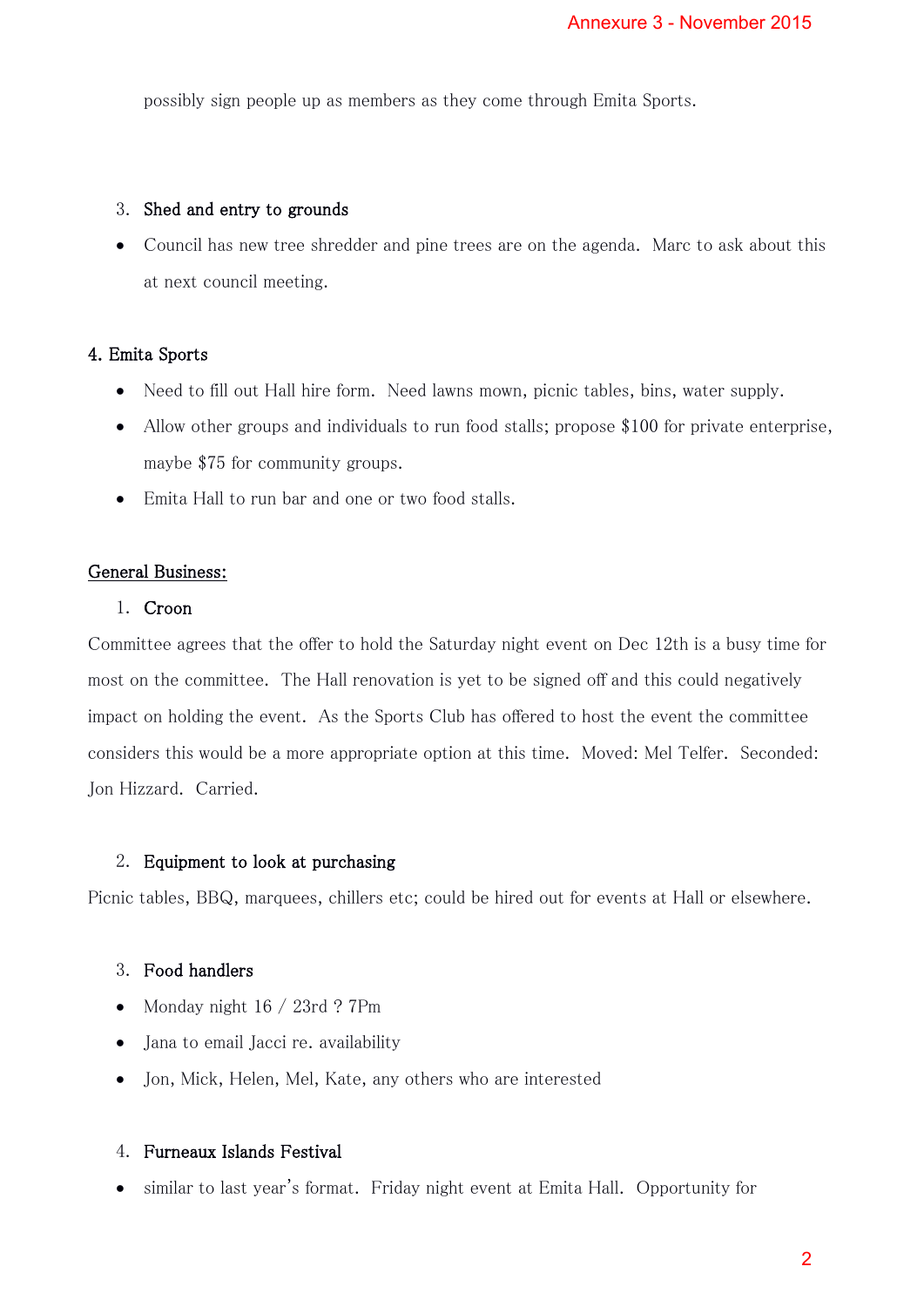committee to run bar and food stalls.

# 5. TNT workshop

Mel to be attending for the day so will do the events workshop.

## 6. Examiner Big Squeeze

 Info about Emita Sports to Examiner by 11th Nov. Dates, blurb, photo, to [ashley.badkin@fairfaxmedia.com.au](mailto:ashley.badkin@fairfaxmedia.com.au)

# Treasurer's report:

To be attached

## Other business:

#### Water tanks:

 Jana has ordered a new 20 000 L tank for Hall. Concrete tank to be firefighting water. Committee interested in putting in further tanks for residents' supplementary / emergency use. Committee to look into putting a bore / well in at Sports Grounds. Annexure 3 - November 2015<br>
Sprkshop.<br>
es, blurb, photo, to<br>
concrete tank to be firefighting<br>
er tanks for residents'<br>
look into putting a bore / well in<br>
poncrete pitch: approx. \$4000.<br>
d Memana<br>
3

## Cricket pitch

 Mick has looked into funds required for a new concrete pitch: approx. \$4000. Committee to look at grants for this.

Next meeting: Monday 9th November, 7:30pm, 336 Melrose Rd Memana Meeting closed: 9:40pm

Advertisement for Island News 22 Oct 2015: